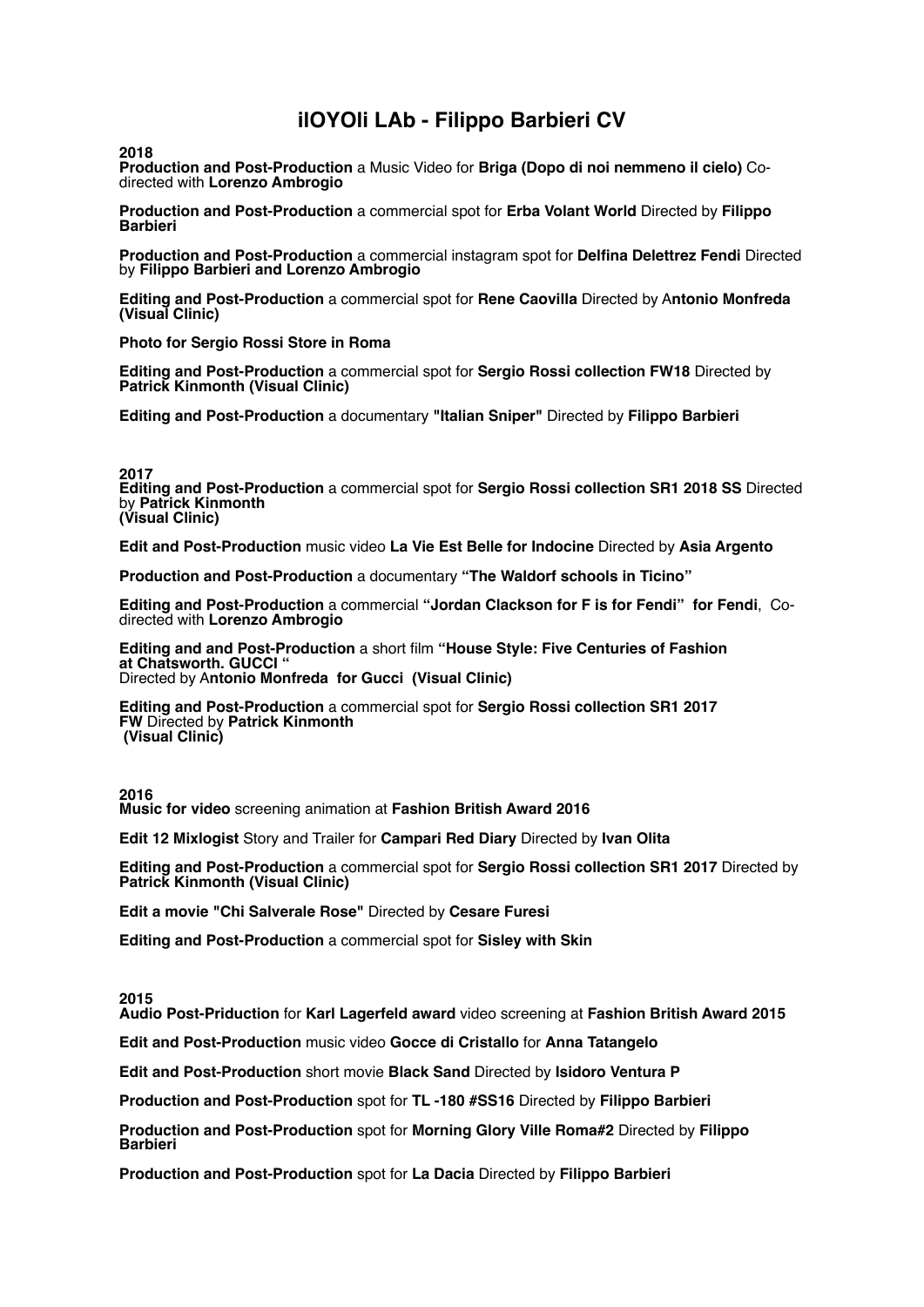**Edit and Post-Production** music video **Mad Truth for The Pop Group** Directed by **Asia Argento**

**Edit and Post-Production "Il Dono"** (HDTV) Directed by **Fulvio Benelli for Azienda Regionale Trapianti**

**2014**

**Edit a movie** (35mm) **"Incompresa**" Directed by **Asia Argento Official Selection at the 67 Festival de Cannes " Un Certain Regard".**

**Edit and Post-Production** series of videos (HDTV) for **Nownees** directed by **Francesco Vezzoli e Ivan Olita**

**Audio Post-Priduction for Anna Wintour award** video screening at **Fashion British Award 2014**

**2013**

**Edit and Post-Production** (HDTV) **"Last Shaman"** Directed by **Raz Degan** 

**Edit and Post-Production** music video (HDTV) **"We will save the show" for Viola** directed by **Massimiliano D'Epiro**

**2012 Edit and Post-Production** (HDTV) **"Firmeza"** Directed by **Asia Argento**

**Edit and Post-Production (HDTV) "Twittastorie #CM"** Directed by **Asia Argento**

**Production and Post-Production** with **RAI EDUCATIONAL a TV format "PhotoSound IV - I discorsi di Hitler e Mussolini"** directed by **Geri Morellini for La Storia Siamo Noi (Rai3)**

**Edit and Post-Production** (HDTV) **"VOYAGER-Il Tesoro dei Beale"** Directed by **Fulvio Benelli made for VOYAGER-RAIDUE** 

**2011**

**Edit and Post-Produciotn Digital Porfolio** for **Adam Whitehead** inside **Retouh&Digital studio in London**

**Edit and Post-Produciotn** spot for **Retouh&Digital** inside **Retouh&Digital studio in London**

Working inside **Retouh&Digital Studio in London** on **Mario Testino** video for new exibition in China June 2012

**Digital Color Grading Music Video** (HDTV) **"Non Siamo Niente**" **for In the Panchine** Directed by **Brando De Sica**

**Edit and Post-Production** (HDTV) **"VOYAGER-Percy Fawcett I Misteri del Roncador"** Directed by **Fulvio Benelli made for VOYAGER-RAIDUE**

**Production and Post-Production with RAI EDUCATIONAL a TV format "PhotoSound III - 150 Anni d'Italia"** directed by **Geri Morellini for La Storia Siamo Noi (Rai3)**

**Production and Post-Production spot for Opera Romana Pellegrinaggi** Directed by **Filippo Barbieri**

**Photo for Opera Romana Pellegrinaggi catalogo**

**Photo for Interactive Audio Guide inside San Giovanni in Laterano Church**

**Digital Color Grading spot Vic-Matie** 

# **2010**

**Production, Editing and Post-Production** music video (HDTV) **"Little Sister" for Saint Lips** Directed by **Filippo Barbieri**

**Edit video in 3D for San Pietro Church**

**Edit and Post-Production** (HDTV) spot for **Italian Independent**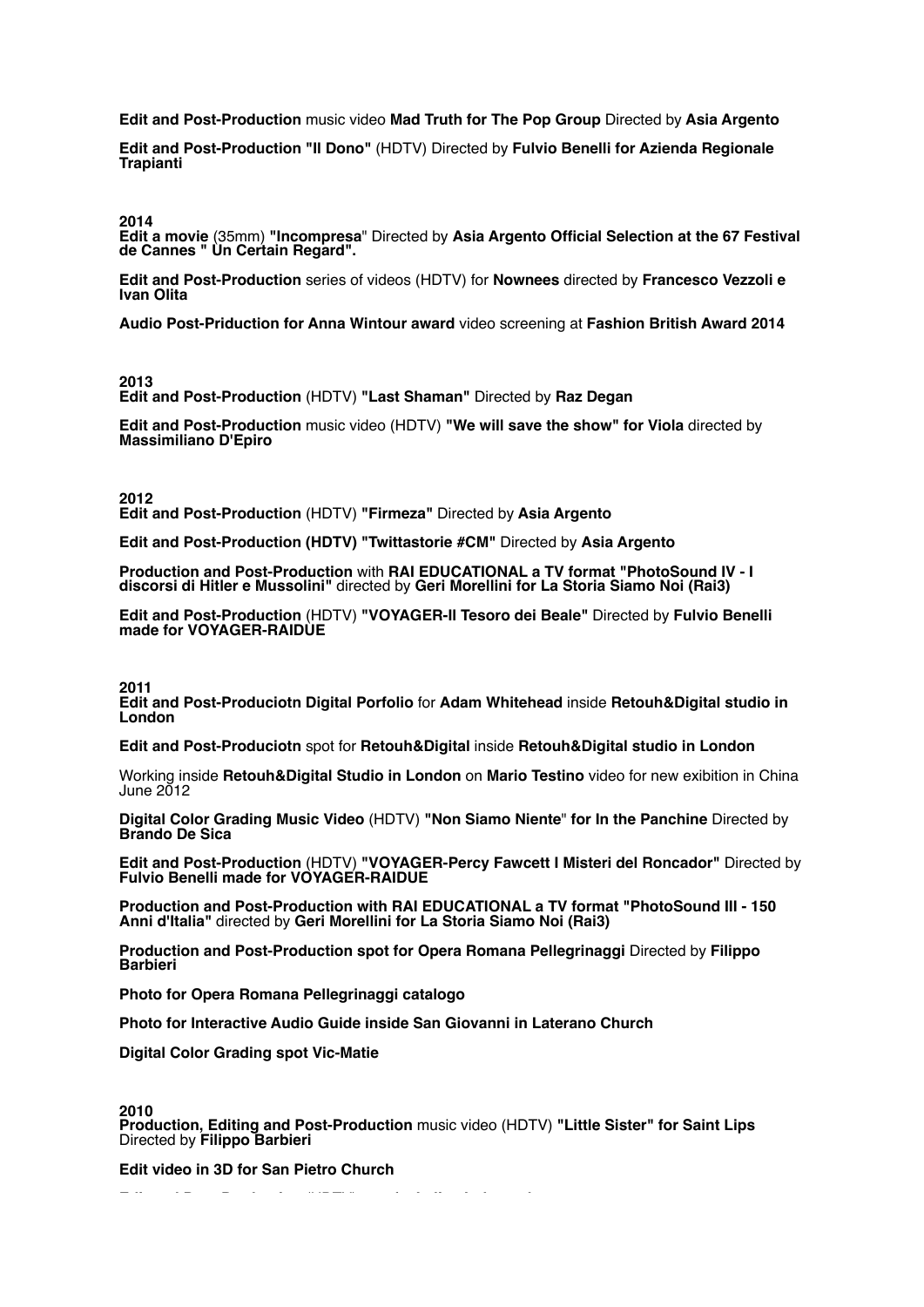**Edit and Post-Production** (HDTV) spot for **Italian Independent**

**Edit and Post-Production** (HDTV) video for **Vogue** 

**Edit and Post-Production** (HDTV) video for **DVF**

**Edit and Post-Production** (HDTV) spot for **ENEL**

**Edit and Post-Production** (HDTV) spot for **Alitalia**

**Edit and Post-Production** (HDTV) video for **Confartigianato Lombardia**

**Compose soundtrack** movie **"MOMENTO MORI"** (12') directed by **Scott Flinger**

P**roduction and Post-Production for a TV format "PhotoSound II"** directed **by Geri Morellini for La Storia Siamo Noi (Rai3)**

**Edit and Post-Production** (HDTV) **"VOYAGER-Vilcabamba e la ricerca dell'immortalità"** Directed by **Chiara Chianese made for VOYAGER-RAIDUE**

**Edit and Post-Production** (HDTV) **"VOYAGER-La Legione Perduta"** Directed by **Emanuele Piano made for VOYAGER-RAIDUE**

## **2009**

**Production, Edit and Post-Production** (HDV) **"Bloody Neadle"** Directed by **Filippo Barbieri & Camilla Alibrandi.** 

**Edit and Post-Production** (HDTV) **"VOYAGER-Sumatra, l'anno senza estate"** Directed by **Chiara Chianese made for VOYAGER-RAIDUE**

**Editing and Post-Production** (HDTV) **"VOYAGER-Tunguska, il Meterorite"** Directed by **Fulvio Benelli made for VOYAGER-RAIDUE**

**Edit and Post-Production** (HDTV) **"VOYAGER-Mistero Khmer"** Directed by **Luigi Abramo made for VOYAGER-RAIDUE**

**Edit and Post-Production** (MiniDV) **"∞-Self-Portrait"** Directed by **Filippo Barbieri**, Video made for **Romaeuropa Webfactory.** 

**Production, Editing and Post-Production music video** (HDTV) "**Se Ne VA"** Directed by Filippo Barbieri, music video for **Millionare Blonde**

**Production and Sound Designer for a TV format "PhotoSound"** directed by **Geri Morellini for La Storia Siamo Noi (Rai3)**

**Edit and Post-Production spot for Confartigianato** di Udine directed by **Alfio Dilena** 

**Edit and Post-Production** pilot **DaveBook** per **AllMusic 2008**

# **2008**

**Edit and Post-Production** video (12' HDV) **"Gransweg".** Directed by Pietro Ruffo.

**Edit and Post-Production** music video (HDV) **"Giulia se ne va"** Music by Roberto Santoro. Directed by **Gianni Librobuono for Sugar Music** 

**Composer soundtrack(warner music italy) "Polvere"** (89' 35mm) directed by **Danilo Proietti and Massimiliano D'Epiro produced by Kubla Khan. Listen Link Movie**

**Edit and Post-Production spot** (HDTV) **for Sony** 

**Edit and Post-Production spot** (MiniDV) **for Associazione Mas Alla**

**Edit and Post-Production documentary** ( HDV) **"Aria"** Directed by **Davide Carrari**

**Edit and Post-Production music video** ( 8mm/MiniDV) **"ON THE FOOTSTEP OF POLICEMAN" by MAT.MOL.** Directed by **Gianni Librobuono** 

**Post-Production music video** (4'58" 16mm) **"Indimenticabile"** by **Antonello Venditti (Sony/BMG)**, Directed by **Massimiliano D'Epiro**

**Animation "Portrait of Queen" "Sunflower #V" "Untitled #B".** Directed by **Filippo Barbieri**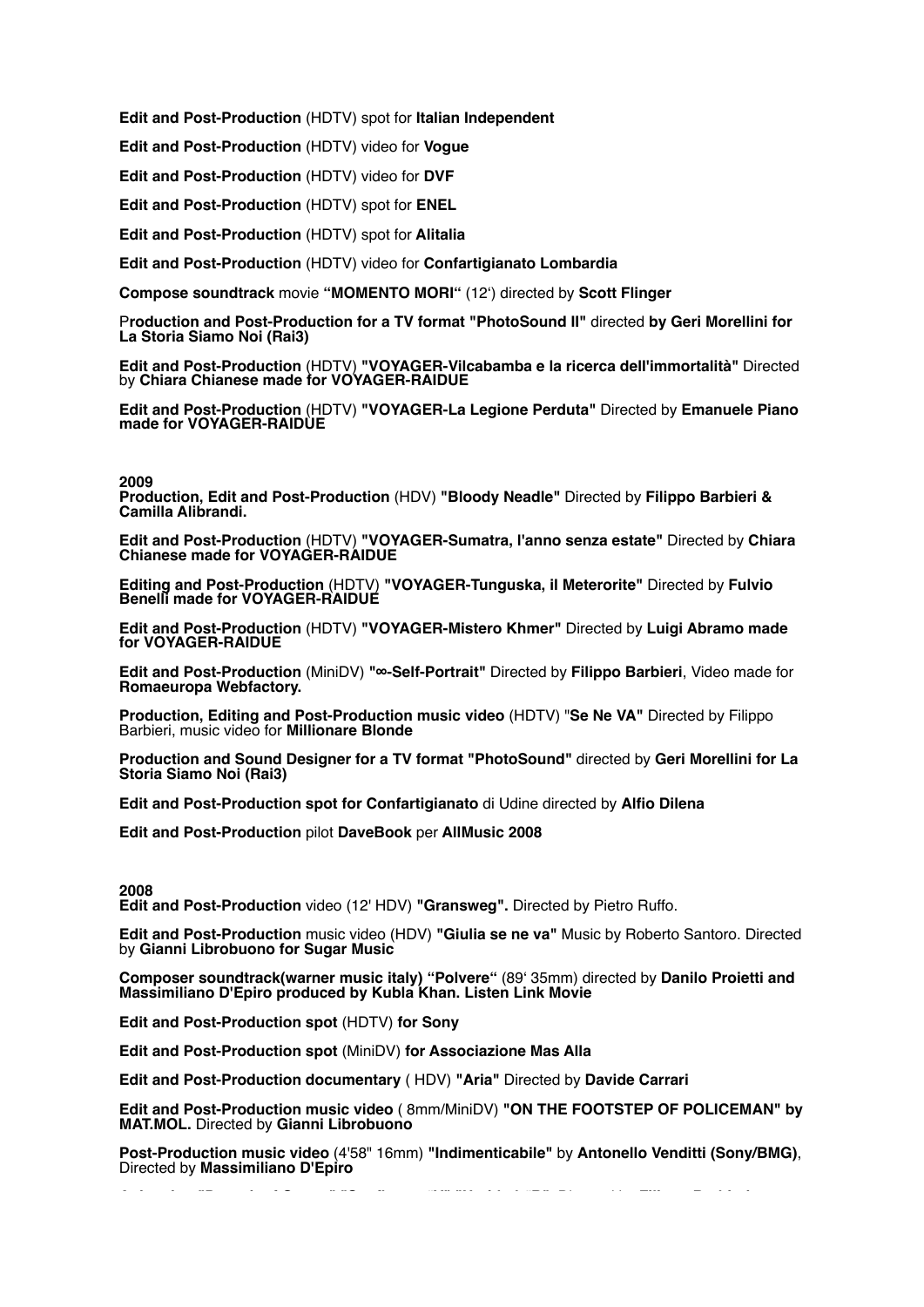**Animation "Portrait of Queen" "Sunflower #V" "Untitled #B".** Directed by **Filippo Barbieri**

**Editing and Post-Production** backstage video **Valeria Marini for the Lambretta.** 

**Image, Editing and Post-Production** backstage video **Laura Torrisi, Evelina Manna** for **MAX Magazine.** 

**2007**

**Edit and Post-Production** music video (4'16" 8mm/MiniDV) "Untitled #7" Directed by Filippo Barbieri

**Edit and Post-Production short movie** (3' HDV) "IIII/" Directed by Filippo Barbieri Video made for the "Fondazione Menna" in Salerno, projected from the colletive group show "Eterotopie/Eterocronie".

**Animation 2D** (2' HDTV) "**Dark City"**. Directed by **Filippo Barbieri** 

**Edit and Post-Production music video "Divorami"** (4'10" 16mm) by **Lola Ponce , Directed by Danilo Proietti and Massimiliano D'Epiro**.

**Edit and Post-Production music video "Elisir"** (3'50" Animation) by **Paolo Conte played by the Avion Travel ,** animation by **Giuseppe Ragazzini produced by Sugar Music.** 

**Edit and Post-Production music video "Sijmadicandapajiee"** (2'50" Animation) for **Avion Travel** , animation by **Giuseppe Ragazzini produced by Sugar Music.** 

**Editi and Post-Production short movie** (12' HDV) **"Columbus"** Directed by **Corrado Sassi.**

**Edit and Post-Production short movie** (12' HDV) "**33 secondi"** Directed by **Massimiliano Davoli.**

**Assistant Editor** movie "**Polvere"** (89' 35mm) R Directed by **Danilo Proietti e Massimiliano D'Epiro produced by Kubla Khan.**

**Edit and Post-Production Teaser Trailer movie** (1'35" 35mm)**"Il Buio Intorno"** Directed by **Marcello and Nicola Mercalli produced by Paco Film and Proxima.**

**Animation 2D** (2' HDTV) **for Università di Roma "La Sapienza" dipartimento di Biologia Molecolare.** Directed by Filippo Barbieri

**Edit and Post-Production Video Promo about "Heinz Beck"** (6' Video)

**Subtitle** of the tuor film for **Vinicio Capossela.**

**Edit and Post-Production** for "**Human Web project "**Directed by **Elisabetta Caraccia.**

**Edit and Post-Production for TV Channel "Youth Music TV".**

#### **2006**

**Editing and Post-Production** short movie (26' 16/35mm) **"Il Quarto Sesso"** Directed by **Marco Costa produced by Fondazione Guastalla.** 

**Composer soundrack movie "Il bosco fuori"** (83' HDV) di **Gabriele Albanesi** produced by **Nero Film e Manetti Bros**. **Distribuited by Minerva Pictures.** 

**Editing and Post-Production** short movie (7' HDV) "**Il senso della Vite"** Directed by **Stefano Sardo.** 

Winner of the best editing price at III° edition of "La città in corto" short movie Film Festival, Rome.

**Production, Editing and Post-Production Eric Wesley Video** screening at the **MOCA in Los Angeles**. Directed by **Filippo Barbier**i

**Editing and Post-Production** two music video from live concert of **"Me and this Japanese guy" (Black Ball Universe Los Angeles)** 

**Digital Color Grading** short movie (27' HDV) **"Corsa Sporca"** Directed by **Alessandro Marinelli**  produced by **Nocturno Cinema and Manetti Bros.**